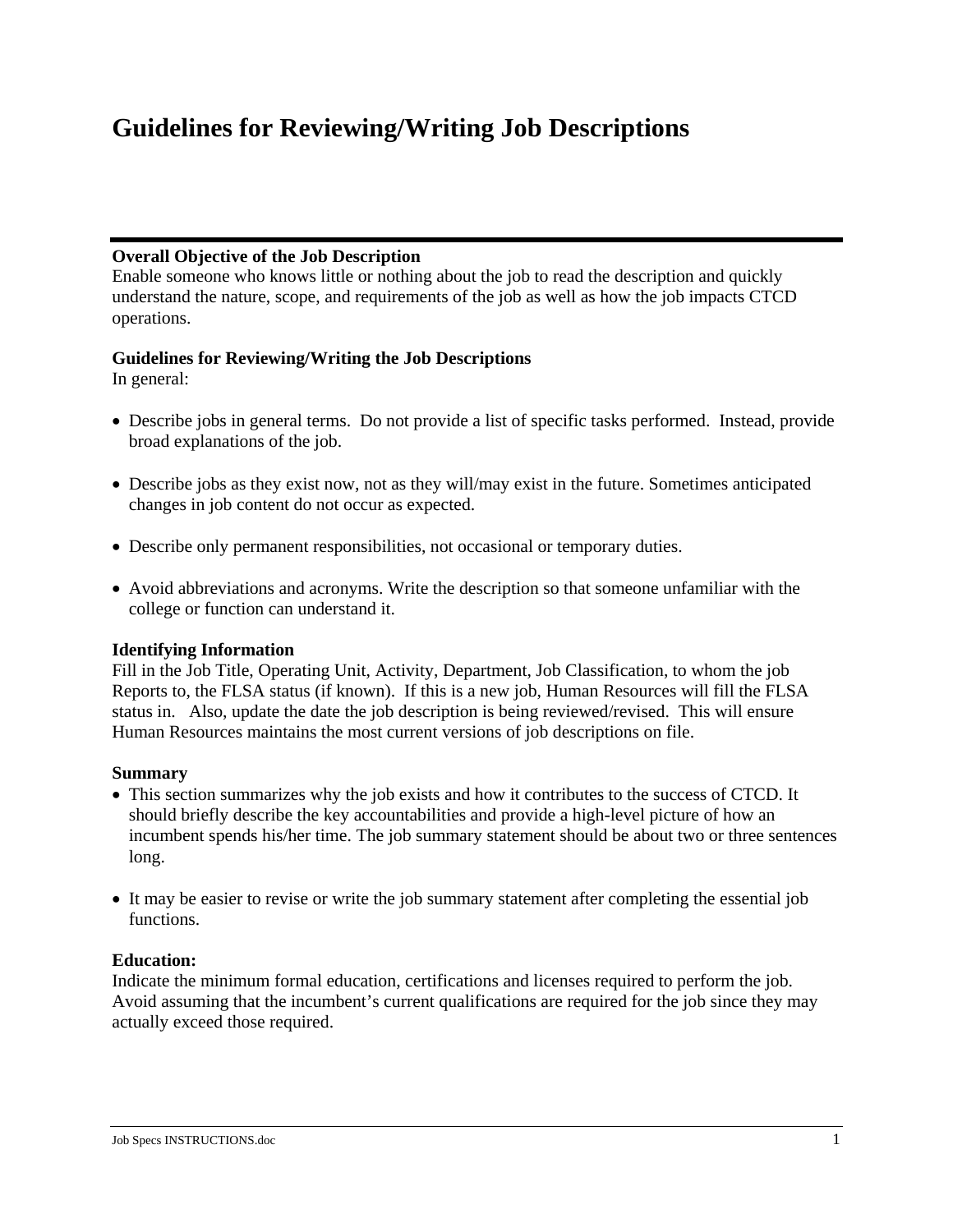#### **Experience:**

Indicate minimum work-related experience required to perform the job. Avoid assuming that the incumbent's current qualifications are required for the job since they may actually exceed those required.

#### **Minimum Required Knowledge, Skills and Abilities**

Indicate the knowledge, skills, and abilities required to perform the job. Consider knowledge of functions (Accounting, Information Technology, Marketing, etc.), technical skills (word processing, programming languages, etc.) and abilities (communicate orally and in writing, maintain confidentiality, etc.). Avoid assuming that the incumbent's current qualifications are required for the job since they may actually exceed those required.

#### **Essential Job Functions**

- List in order of importance the essential responsibilities of the job.
- Responsibilities include a grouping of tasks that constitute one major, distinct set of activities.
	- Essential responsibilities are those that the incumbent must be able to perform. You can tell if the responsibilities are essential if they meet the following criteria:
		- The job exists primarily to perform the responsibilities.
		- If the responsibilities are not done, the results for the college will be serious.
		- The time spent performing the responsibilities is significant (more than 10%). To estimate the percentage of time required to complete each responsibility, multiply the number of hours it usually takes each week for completing each responsibility by 52 (52 weeks). Then divide that total number by 2080 (the number of work hours in one year).
	- Use brief and concise sentences or phrases. Readers should be able to understand each responsibility without further clarification. Begin each sentence with a present tense "action" verb such as:
		- "Develops and monitors annual budgets."
		- "Negotiates contracts."
		- "Supervises, manages and leads the Human Resources team in the execution and delivery of services by hiring, training, coaching and mentoring staff.
		- "Participates in and leads department or college-wide projects in support of CTCD goals and objectives.
	- ⎯ Avoid verbs that do not convey a clear meaning such as "handles," "drives," "assists," "responsible for." Add an example if it helps to clarify the meaning.